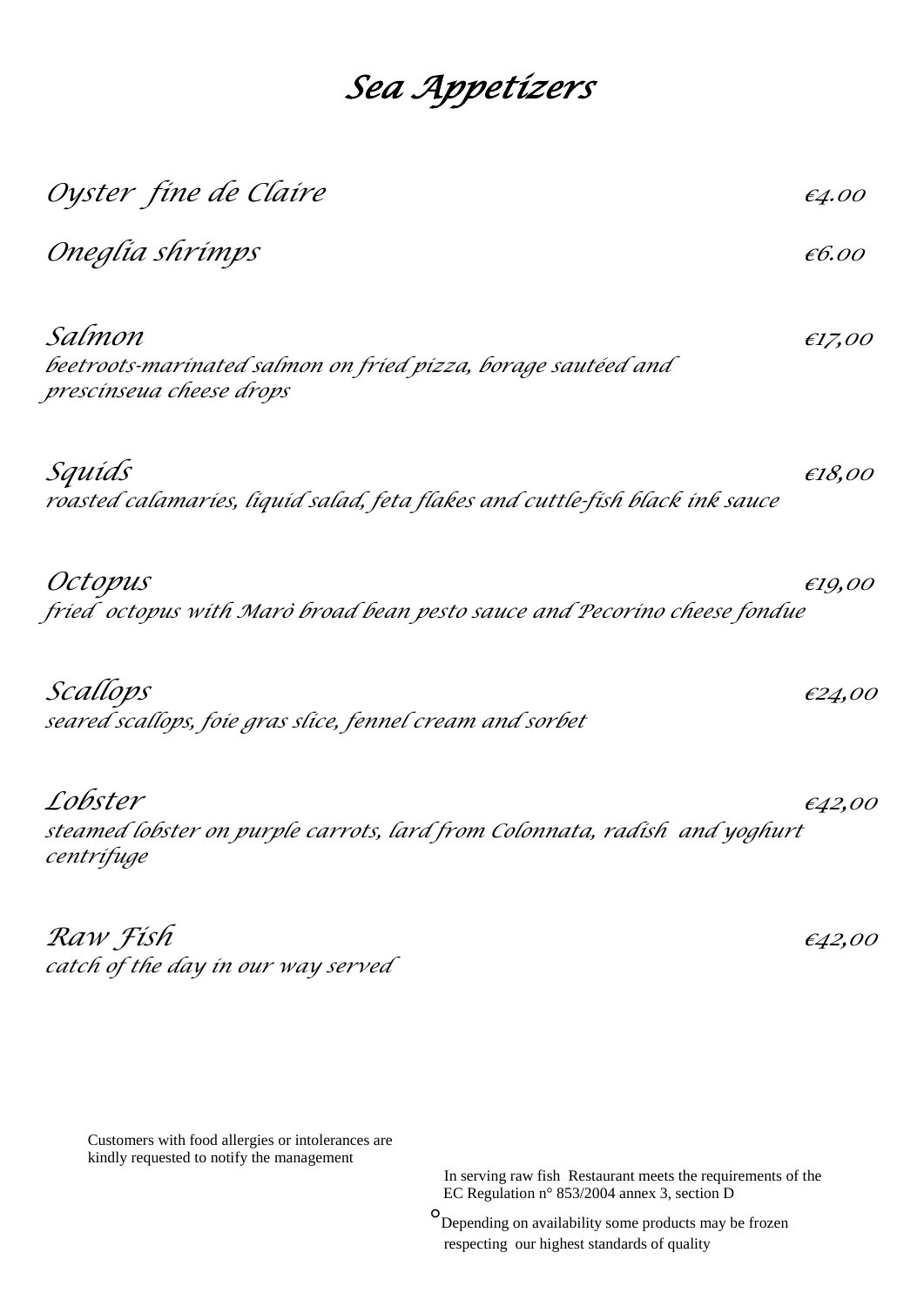## *Triptych*

*Three starters tasting*

*Fried octopus with Marò broad bean pesto sauce and pecorino cheese fondue*

*Seared scallops, foie gras slice, fennel cream and sorbet*

*Roasted calamaries, liquid salad, feta flakes and cuttle-fish black ink sauce*

*€ 30,00 per person* 

*Land Appetizers* 

 *Toma Mendatica cheese pudding €17,<sup>00</sup> au gratin with artichokes cream and balsamic pearls*

*Low-temperature cooked egg €17,00 potatoes rösti and bacon with purple asparagus creamy soup*

*Fassona tartare €18,00 horseradish mousse, apple gelée and crispy celery*

Customers with food allergies or intolerances are kindly requested to notify the management

> In serving raw fish Restaurant meets the requirements of the EC Regulation n° 853/2004 annex 3, section D

 $\overline{\phantom{a}}$ Depending on availability some products may be frozen respecting our highest standards of quality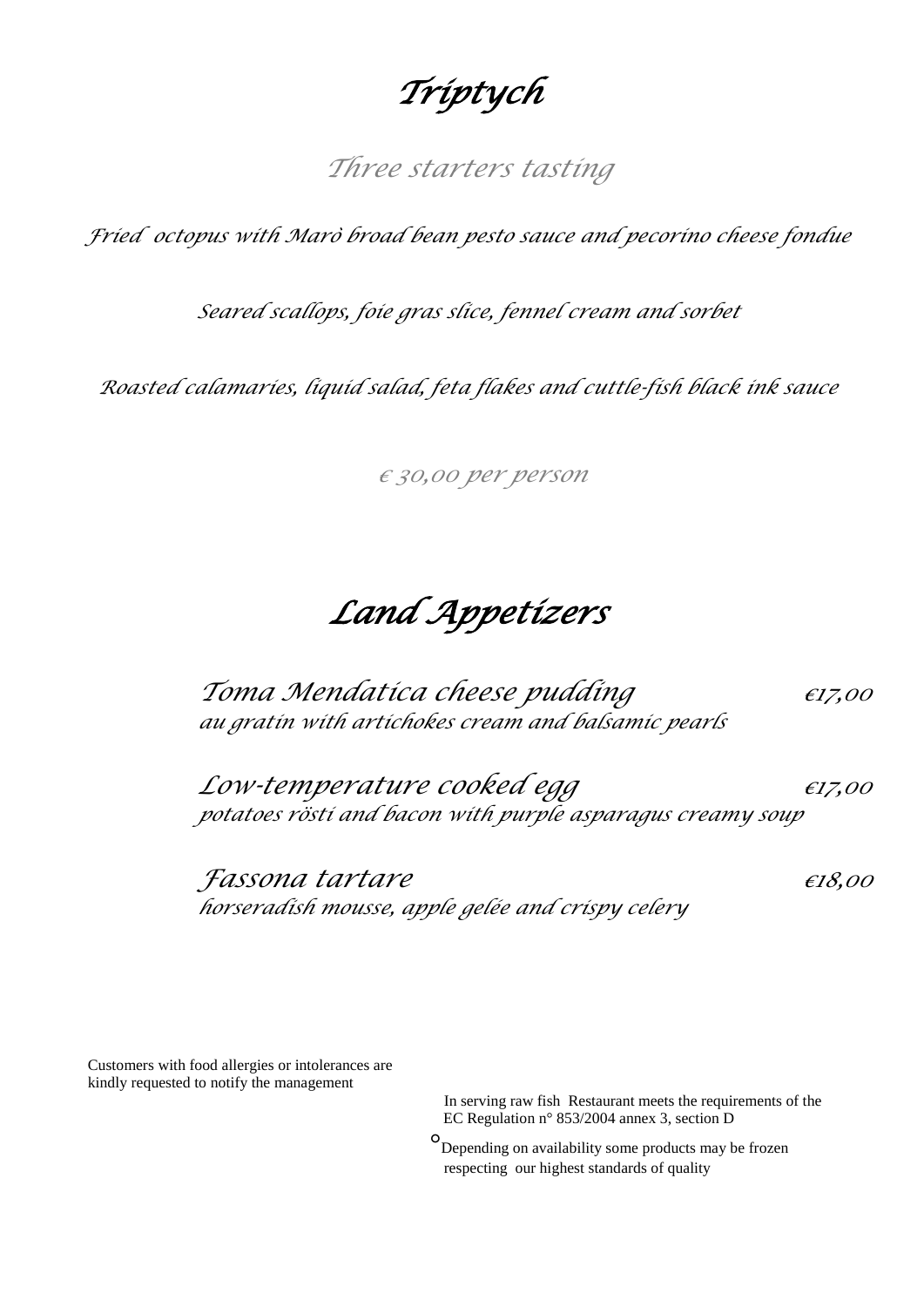## *Sea first dish*

*Ravioli €17,<sup>00</sup> with turnip greens, sautéed with anchovies butter, bread crumble and semi-dried tomatoes*

*Black-linguine €18,<sup>00</sup> Pecorino and black pepper with sautéed cuttle-fish, zucchini trombette mint crudité* 

*Bossolasco Spaghetti €19,<sup>00</sup> with seafood*

*Gnocchi €22,<sup>00</sup> smoked potato gnocchi with yoghurt-saffron carbonara and amberjack fish* 

*Carnaroli rice Tenuta Castello €28,<sup>00</sup> creamy purple asparagus risotto, smoked burrata, raw scampi and candied lemon zest*

> *Troffie with Pesto sauce €15,<sup>00</sup> pasta with Pesto sauce, mountain potatoes and string beans*

 *Spelt tagliolini €17,<sup>00</sup> with Albenga's early vegetables, raw Bra sausage and caciocavallo cheese sauce*

Customers with food allergies or intolerances are kindly requested to notify the management

> In serving raw fish Restaurant meets the requirements of the EC Regulation n° 853/2004 annex 3, section D

 $\overline{\phantom{a}}$ O Depending on availability some products may be frozen respecting our highest standards of quality